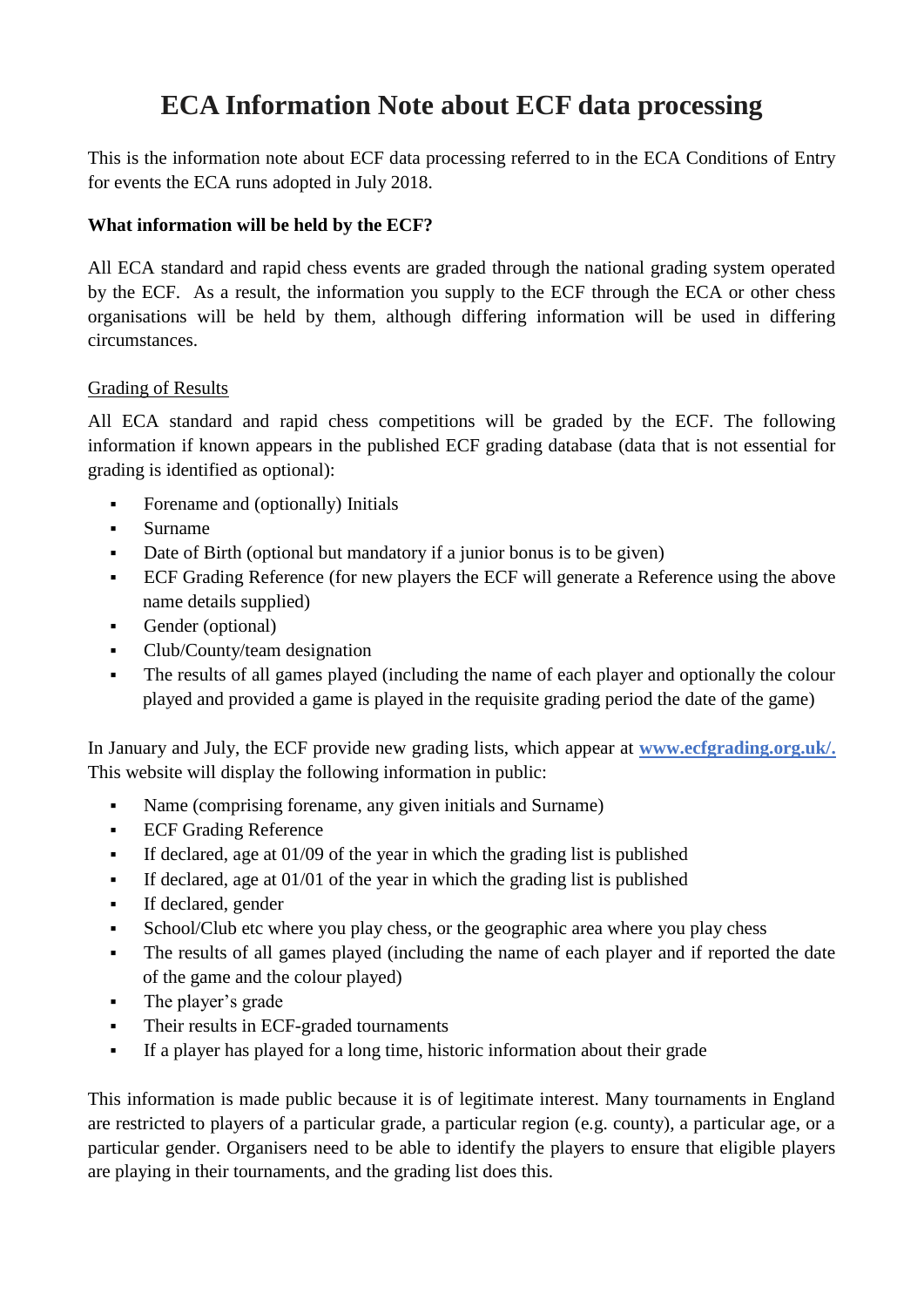In addition to this, people assigned to submit these results to the ECF have private access to a master-list of players. The full date of birth is available to these graders, which are held in private. The ECF's Grading Administrator will also have full access to all submitted information.

The player will be assigned a grading reference, which will appear on the ECF grading website, due to playing in an ECF-graded event. You can contact the ECF Office at [office@englishchess.org.uk](mailto:office@englishchess.org.uk) if you have any remaining concerns that are not answered by this document.

## Membership

You may be required to become a member of the ECF to play in one of the ECA's events or may wish to become a member to avoid incurring a levy for the grading of your results played in ECA events if you are not an ECF member. Different competitions and tournaments require different levels of ECF membership, depending on both the event and your Federation. This will be explained by the event organiser or your Club/team captain/manager if it is likely to apply to you. ECF membership year is from  $1<sup>st</sup>$  September to  $31<sup>st</sup>$  August and retrospective memberships are available up to the  $30<sup>th</sup>$  June.

A list of current members can be downloaded from the ECF website at **<http://www.englishchess.org.uk/membership/Membership.xls>**. This list will usually display the following personal information:

- Title (e.g. GM, Dr, Miss/Mr, which may indicate the member's gender)
- **First Name**
- Last Name
- Membership Number (and may also display the level and expiry date of membership)
- **ECF Grading Reference**
- Club, County, School played for if you inform us that you have one

This information is public to help the ECF to identify players and to enable organisers to know what level of membership players have when entering their events. They are required to pay charges to the ECF depending on the type of event they are organising and the level of membership the players who have entered have. This information being public allows organisers to see this and pass on any of these charges as they deem appropriate. The ECA is such an organiser. In addition, ECF office staff will have access to the full data that is submitted.

The following is recommended by the ECF if you have concerns:

- Satisfy yourself with the public display of membership information at the following link: **<http://www.englishchess.org.uk/membership/Membership.xls>**
- Phone the ECF at 01424775222 to sign your child up as a Silver member of the ECF directly, without going through this process of passing on information. You can then speak to the ECF directly about the data they will hold and the data that they will publish on the public membership list.

## **Who is responsible for processing your information?**

The ECF will have a designated official responsible for their data processing. Details of how to contact this official can be found on the ECF website at [www.englishchess.org.uk/about/ecf](http://www.englishchess.org.uk/about/ecf-officials/)[officials/](http://www.englishchess.org.uk/about/ecf-officials/) or by contacting the ECF office at [office@englishchess.org.uk.](mailto:office@englishchess.org.uk)